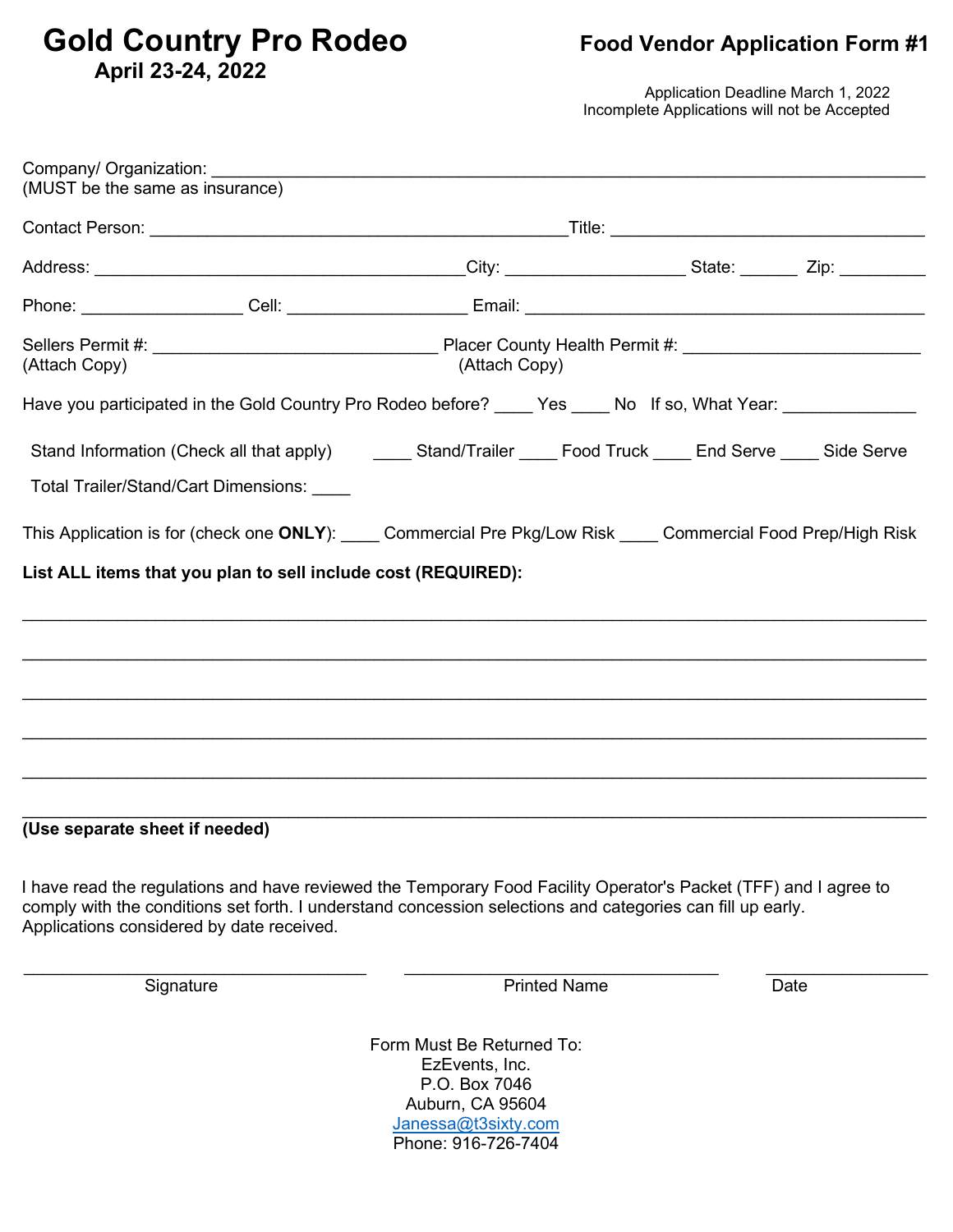## **Booth Space & Fees Form #2**

#### **SPACE RESERVATION**

**Low Risk/Pre Pkg:** "Prepackaged Food" means any properly labeled processed food, repackaged to prevent any direct human contact with the food product upon distribution from the manufacture, and prepared at an approved source.

**\_\_\_\_ 10x10 \$500 \_\_\_\_ 10x20 \$1000**

**Food Prep/High Risk:** "Food Preparation" means packaging, processing, assembling, not include trimming of produce.

**\_\_\_\_ 10x10 \$500 \_\_\_\_ 10x20 \$1000 \_\_\_\_ Larger than 10x20 \$1100 (Limited to 15x30) Electricity:** 50 AMPS Dedicated Service \$225 20 AMPS Service \$125

\*VENDORS PROVIDE THEIR OWN EXTENSION CORDS, POWER STRIPS, SURGE PROTECTORS, AND ADA CORD COVERS YOU MUST COMPLETE AND SIGN THIS FORM. The Gold Country Pro Rodeo is not responsible for loss of power. The GCPR will provide power to your booth for a minimum of \$125. You must provide your own extension cords in your booth. Please list **ALL** electrical equipment and AMPs per electrical term to be used during the event. (NO voice amplification equipment, such as bullhorns or loudspeakers will be permitted)

| 2    |                                                                                                                      |
|------|----------------------------------------------------------------------------------------------------------------------|
| 3.   | <u> 1989 - Johann Barbara, martxa alemaniar a</u>                                                                    |
|      | <u> 1989 - Johann Barbara, martin amerikan basar dan basa dalam basa dalam basa dalam basa dalam basa dalam basa</u> |
| . 5. |                                                                                                                      |

Any damage to Gold Country Pro Rodeo electrical equipment, due to non- compliance with the above information, will result in a charge for cost of repairs. **Please Note:** If the amperage is exceeded, there will be an additional \$100 PREMIUM charge for electricity per day. I have read, completed and fully understand the Electrical Service Information Sheet

| Signature                                               |                           | Title | Date |  |  |  |
|---------------------------------------------------------|---------------------------|-------|------|--|--|--|
| <b>Booth Space &amp; Fees</b>                           |                           |       |      |  |  |  |
| Booth Space Cost                                        | $\mathfrak{S}$            |       |      |  |  |  |
| <b>Electricity Cost</b>                                 | $\frac{1}{2}$             |       |      |  |  |  |
| <b>Application Fee</b>                                  | \$30                      |       |      |  |  |  |
| Late Fee \$100<br>(After March 1, 2022)                 | $\boldsymbol{\mathsf{S}}$ |       |      |  |  |  |
| <b>Total Included with Application Submission</b><br>\$ |                           |       |      |  |  |  |

**Money Order, Cashier's Check or Credit Card\*\* Accepted. Please make Money Order & Cashier's Checks Payable to: EzEvents, Inc. \*\*Credit Card accepted only through a link we provide, Available upon request\*\* 100% of fees are due at application submission and are non-refundable.**

No Vendor Booth will be reserved if payment has not been received with a complete application. No Exceptions.

EVERY Food Vendor MUST have a permit from Placer County Environmental Health. Please visit [www.placer.ca.gov/departments/environmental-health](http://www.placer.ca.gov/departments/environmental-health) for permit information. Health inspection date and time will be determined by Placer County Environmental Health Department.